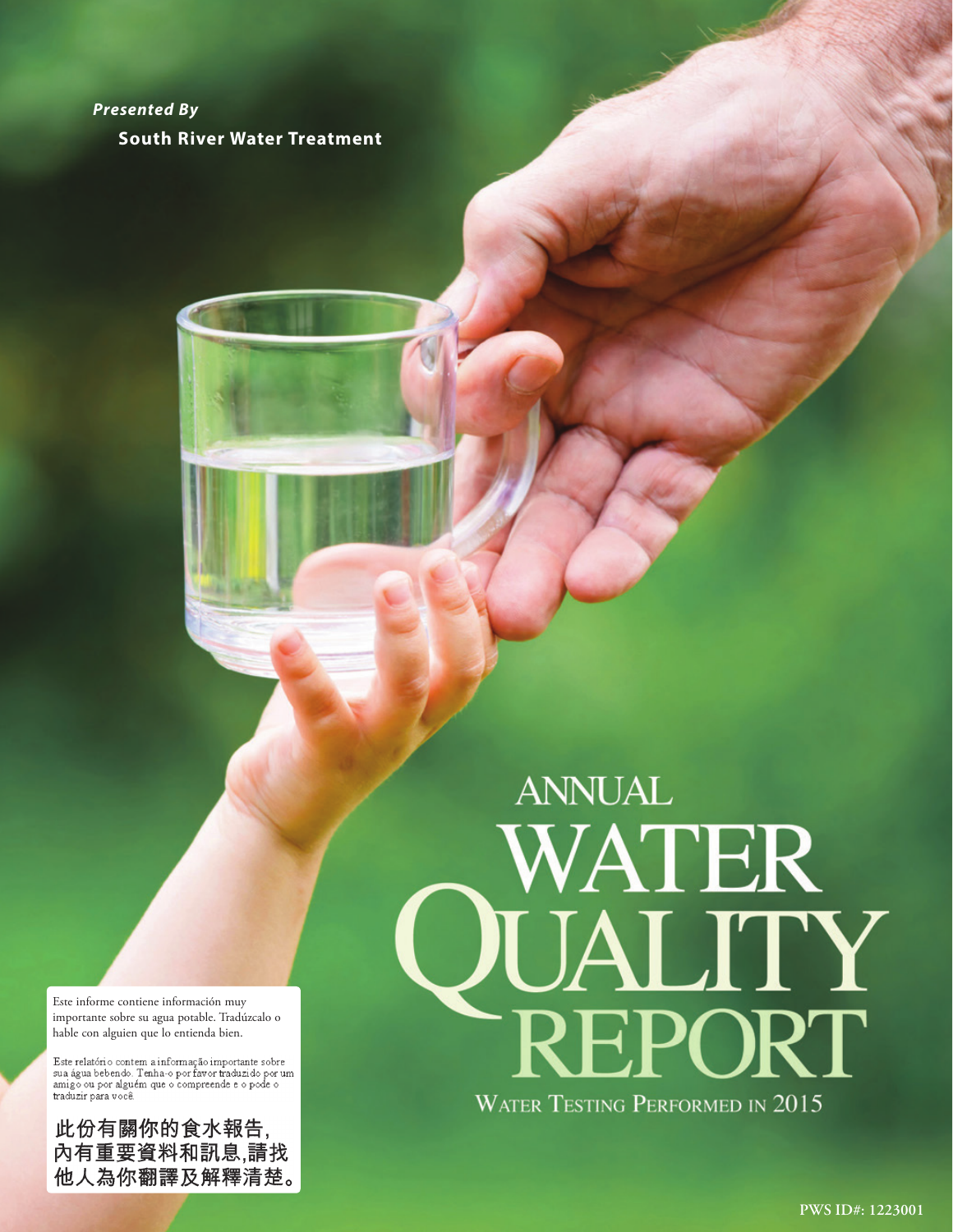# Meeting the Challenge

Once again we are proud to present our annual drinking water report, covering all drinking water testing performed between January 1 and December 31, 2015. Over the years, we have dedicated ourselves to producing drinking water that meets all state and federal standards. We continually strive to adopt new methods for delivering the best quality drinking water to your homes and businesses. As new challenges to drinking water safety emerge, we remain vigilant in meeting the goals of source water protection, water conservation, and community education while continuing to serve the needs of all of our water users.

Please remember that we are always available to assist you, should you ever have any questions or concerns about your water.

# Water Conservation

 $\sum$  ou can play a role in conserving water and saving yourself money in the process by becoming conscious of the amount of water your household is using and by looking for ways to use less whenever you can. It is not hard to conserve water. Here are a few tips:

- Automatic dishwashers use 15 gallons for every cycle, regardless of how many dishes are loaded. So get a run for your money and load it to capacity.
- Turn off the tap when brushing your teeth.
- Check every faucet in your home for leaks. Just a slow drip can waste 15 to 20 gallons a day. Fix it and you can save almost 6,000 gallons per year.
- Check your toilets for leaks by putting a few drops of food coloring in the tank. Watch for a few minutes to see if the color shows up in the bowl. It is not uncommon to lose up to 100 gallons a day from an invisible toilet leak. Fix it and you save more than 30,000 gallons a year.
- Use your water meter to detect hidden leaks. Simply turn off all taps and water using appliances. Then check the meter after 15 minutes. If it moved, you have a leak.

# Substances That Could Be in Water

To ensure that tap water is safe to drink, the U.S.<br>EPA prescribes regulations limiting the amount of certain contaminants in water provided by public water systems. U.S. Food and Drug Administration regulations establish limits for contaminants in bottled water, which must provide the same protection for public health. Drinking water, including bottled water, may reasonably be expected to contain at least small amounts of some contaminants. The presence of these contaminants does not necessarily indicate that the water poses a health risk.

The sources of drinking water (both tap water and bottled water) include rivers, lakes, streams, ponds, reservoirs, springs, and wells. As water travels over the surface of the land or through the ground, it dissolves naturally occurring minerals, in some cases, radioactive material, and substances resulting from the presence of animals or from human activity. Substances that may be present in source water include:

**Microbial Contaminants**, such as viruses and bacteria, which may come from sewage treatment plants, septic systems, agricultural livestock operations, or wildlife;

**Inorganic Contaminants**, such as salts and metals, which can be naturally occurring or may result from urban stormwater runoff, industrial or domestic wastewater discharges, oil and gas production, mining, or farming;

**Pesticides and Herbicides**, which may come from a variety of sources such as agriculture, urban stormwater runoff, and residential uses;

**Organic Chemical Contaminants**, including synthetic and volatile organic chemicals, which are by-products of industrial processes and petroleum production and may also come from gas stations, urban stormwater runoff, and septic systems;

**Radioactive Contaminants**, which can be naturally occurring or may be the result of oil and gas production and mining activities.

For more information about contaminants and potential health effects, call the U.S. EPA's Safe Drinking Water Hotline at (800) 426-4791.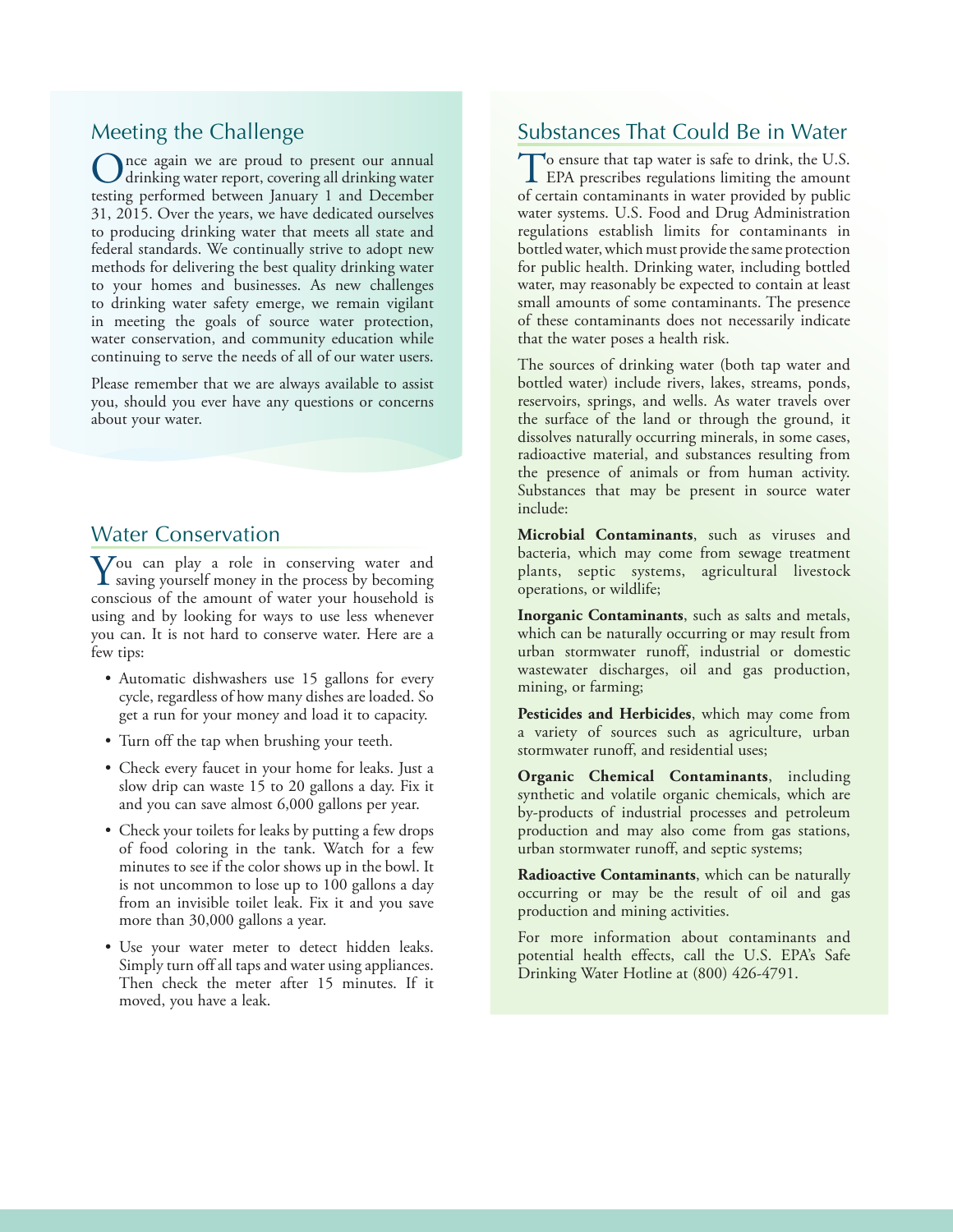# Lead in Home Plumbing

If present, elevated levels of lead can cause serious health problems, especially for pregnant women<br>and young children. Lead in drinking water is primarily from materials and components associated<br>it has provided been adm f present, elevated levels of lead can cause serious health problems, especially for pregnant women with service lines and home plumbing. We are responsible for providing high-quality drinking water, but cannot control the variety of materials used in plumbing components. When your water has been sitting for several hours, you can minimize the potential for lead exposure by flushing your tap for 30 seconds to 2 minutes before using water for drinking or cooking. If you are concerned about lead in your water, you may wish to have your water tested. Information on lead in drinking water, testing methods, and steps you can take to minimize exposure is available from the Safe Drinking Water Hotline or at www.epa.gov/lead.





 $\sum_{\text{but every time you pour}}$ fat, oil, or grease (FOG) down your sink (e.g., bacon grease), you are contributing to a costly problem in the sewer collection system. FOG coats the inner walls of the plumbing

in your house as well as the walls of underground piping throughout the community. Over time, these greasy materials build up and form blockages in pipes, which can lead to wastewater backing up into parks, yards, streets, and storm drains. These backups allow FOG to contaminate local waters, including drinking water. Exposure to untreated wastewater is a public health hazard. FOG discharged into septic systems and drain fields can also cause malfunctions, resulting in more frequent tank pump-outs and other expenses.

Communities spend billions of dollars every year to unplug or replace grease-blocked pipes, repair pump stations, and clean up costly and illegal wastewater spills. Here are some tips that you and your family can follow to help maintain a well-run system now and in the future:

#### **NEVER:**

- Pour fats, oil, or grease down the house or storm drains.
- Dispose of food scraps by flushing them.
- Use the toilet as a waste basket.

#### **ALWAYS:**

- Scrape and collect fat, oil, and grease into a waste container such as an empty coffee can, and dispose of it with your garbage.
- Place food scraps in waste containers or garbage bags for disposal with solid wastes.
- Place a wastebasket in each bathroom for solid wastes like disposable diapers, creams and lotions, and personal hygiene products including nonbiodegradable wipes.

# Community Participation

You are invited to participate in our public forum **L** and voice your concerns about your drinking water. Please call the Municpal Building at (732) 257-1999 for dates of the public meetings. The meetings are held at the Criminal Justice Building, 61 Main Street, South River, New Jersey.

# Naturally Occurring Bacteria

The simple fact is, bacteria and other microorganisms<br>inhabit our world. They can be found all around<br>in the simple of a ground bit in the bit of the bit of the site us: in our food; on our skin; in our bodies; and, in the air, soil, and water. Some are harmful to us and some are not. Coliform bacteria are common in the environment and are generally not harmful themselves. The presence of this bacterial form in drinking water is a concern because it indicates that the water may be contaminated with other organisms that can cause disease. Throughout the year, we tested many water samples for coliform bacteria. In that time, none of the samples came back positive for the bacteria.

Federal regulations require that public water that tests positive for coliform bacteria must be further analyzed for fecal coliform bacteria. Fecal coliform are present only in human and animal waste. Because these bacteria can cause illness, it is unacceptable for fecal coliform to be present in water at any concentration. Our tests indicate no fecal coliform is present in our water.

# **Questions?**

For more information about this report, or for any questions relating to your drinking water, please call Robert Baker, Water Treatment Plant Operator, at (732) 254-5233.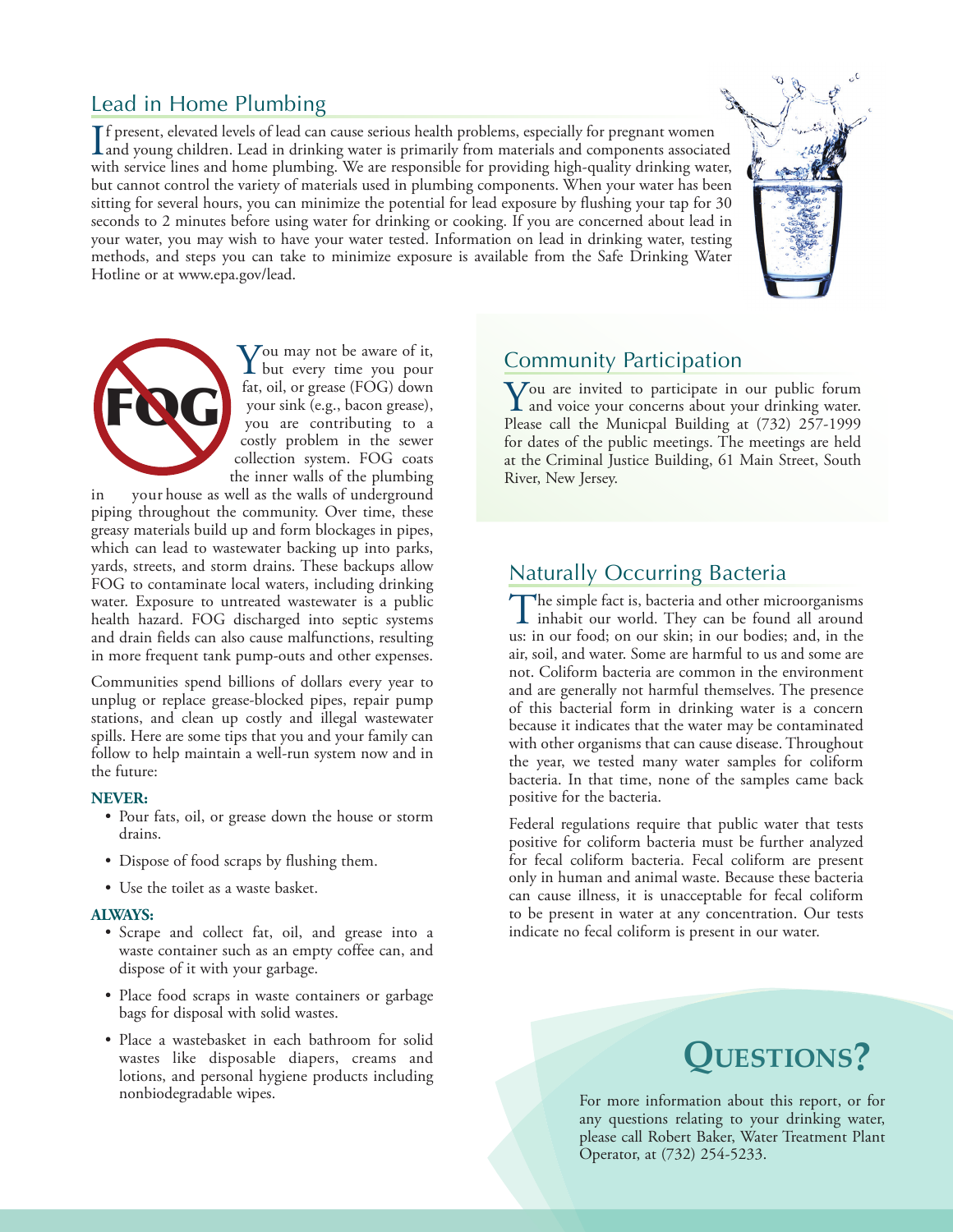### Where Does My Water Come From?

The South River Water Utility draws its water from two sources: the Farrington Sands Aquifer and the East Brunswick<br>Water Utility. The Farrington Sands Aquifer is a deep-water source, which South River draws from three wel Brunswick supplies about half of our water supply. They receive their water from the Round Valley Spruce Run Reservoir System. Also, East Brunswick purchases water from the Middlesex Water Company, which uses surface water sources. During 2015, the utility distributed more than 437,480 million gallons of water.

# Water Main Flushing

Distribution mains (pipes) convey water to homes, businesses, and hydrants in your neighborhood. The water entering distribution mains is of very high quality; however, water quality can deteriorate in areas of the distribution mains over time. Water main flushing is the process of cleaning the interior of water distribution mains by sending a rapid flow of water through the mains.

Flushing maintains water quality in several ways. For example, flushing removes sediments like iron and manganese. Although iron and manganese do not pose health concerns, they can affect the taste, clarity, and color of the water. Additionally, sediments can shield microorganisms from the disinfecting power of chlorine, contributing to the growth of microorganisms within distribution mains. Flushing helps remove stale water and ensures the presence of fresh water with sufficient dissolved oxygen, disinfectant levels, and an acceptable taste and smell.

During flushing operations in your neighborhood, some short-term deterioration of water quality, though uncommon, is possible. You should avoid tap water for household uses at that time. If you do use the tap, allow your cold water to run for a few minutes at full velocity before use and avoid using hot water, to prevent sediment accumulation in your hot water tank.

Please contact us if you have any questions or if you would like more information on our water main flushing schedule.

# Information on the Internet

The U.S. EPA (www.epa.gov/Your-Drinking-Water) and Centers for Disease Control and Prevention (www.cdc.gov) Web sites provide information on many issues relating to water resources, water conservation, and public health. Also, the New Jersey Division of Water Supply and Geoscience Web site (www.state. nj.us/dep/watersupply) provides complete and current information on water issues in New Jersey, including valuable information about our watershed.

# Tip Top Tap

The most common signs that your faucet or sink<br>is affecting the quality of your drinking water are<br>disologed muses sight or faucet existence building of discolored water, sink or faucet stains, a buildup of particles, unusual odors or tastes, and a reduced flow of water. The solutions to these problems may be in your hands.

#### **Kitchen Sink and Drain**

Hand washing, soap scum buildup, and the handling of raw meats and vegetables can contaminate your sink. Clogged drains can lead to unclean sinks and backed up water in which bacteria (i.e., pink and black colored slime growth) can grow and contaminate the sink area and faucet, causing a rotten egg odor. Disinfect and clean the sink and drain area regularly. Also, flush regularly with hot water.

#### **Faucets, Screens, and Aerators**

Chemicals and bacteria can splash and accumulate on the faucet screen and aerator, which are located on the tip of faucets, and can collect particles like sediment and minerals resulting in a decreased flow from the faucet. Clean and disinfect the aerators or screens on a regular basis. Check with your plumber if you find particles in the faucet screen as they could be pieces of plastic from the hot water heater dip tube. Faucet gaskets can break down and cause black, oily slime. If you find this slime, replace the faucet gasket with a higher-quality product. White scaling or hard deposits on faucets and shower heads may be caused by hard water or water with high levels of calcium carbonate. Clean these fixtures with vinegar or use water softening to reduce the calcium carbonate levels for the hot water system.

#### **Water Filtration/Treatment Devices**

A smell of rotten eggs can be a sign of bacteria on the filters or in the treatment system. The system can also become clogged over time so regular filter replacement is important. (Remember to replace your refrigerator filter!)